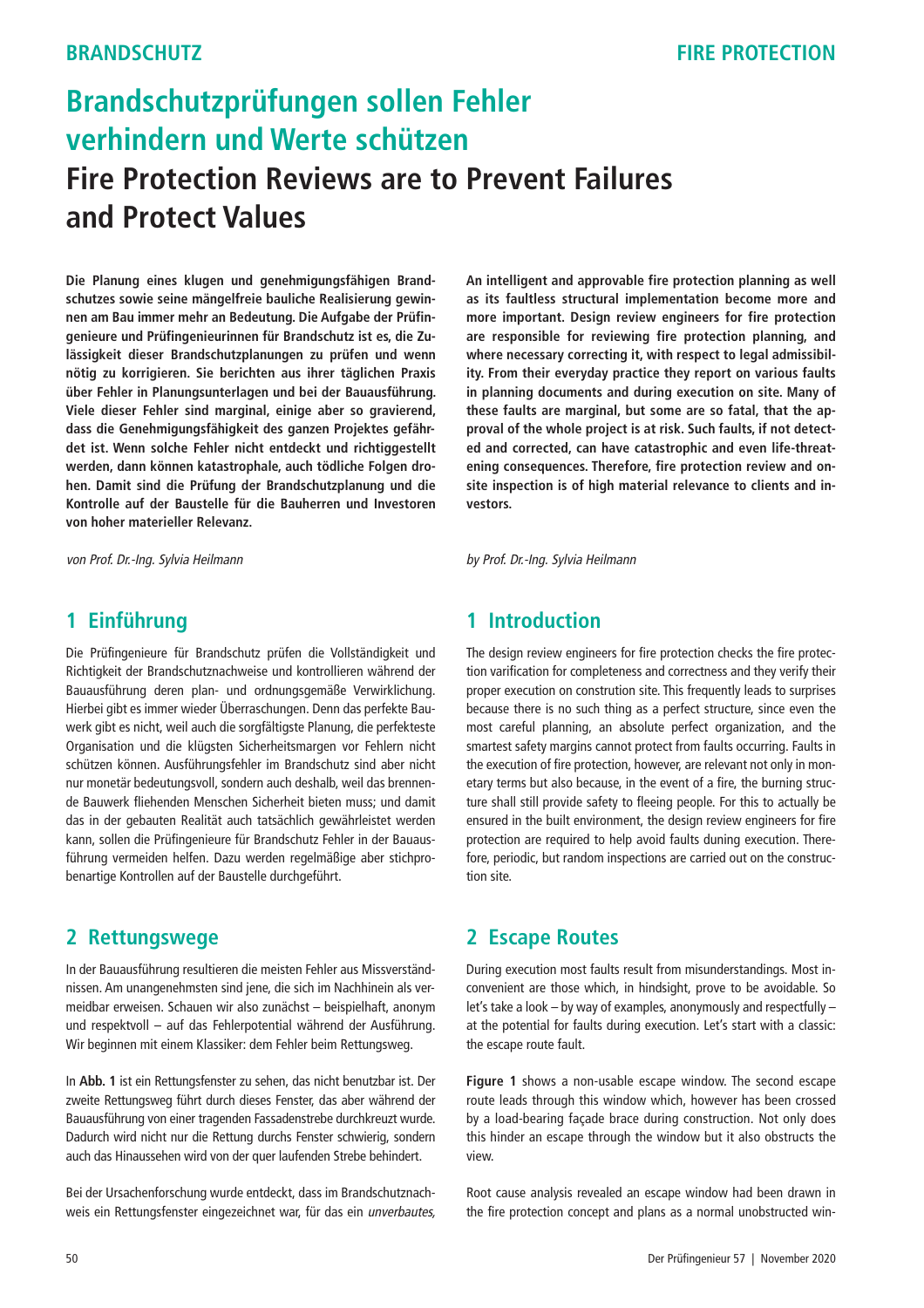

Abb. 1: Der geplante Rettungsweg wird von einer tragenden Fassadenstrebe durchkreuzt. Figure 1: The planned escape route is foiled by a load-bearing façade brace.

also lichtes Maß von 0,90 x 1,20 Meter vorgegeben war. Es sei zugegeben, dass das Wort *unverbaut* im Zusammenhang mit einem Rettungsfenster selten Anwendung findet. Wer kalkuliert schon ein, dass jemand eine diagonale Strebe quer durch das Fenster baut? Bei der weiteren, detaillierten Suche nach der Fehlerquelle musste der Tragwerksplaner seine Pläne offenbaren und dabei wurde klar, wie das passieren konnte und warum so etwas immer wieder geschehen kann.

Der Architekt und der Brandschutzplaner entwickeln ihre Planunterlagen, indem sie das zu bauende Gebäude horizontal in etwa einem Meter Höhe über dem Fußboden gedanklich durchschneiden und das nach unten dann Sichtbare als Grundriss darstellen.

Auch der Tragwerksplaner schneidet das Gebäude gedanklich horizontal durch, allerdings etwa einen Meter unterhalb der Decke – und dann sieht er nach oben. Die Planer blicken also, wenn sie ihre Pläne erarbeiten, in eine jeweils entgegengesetzte Richtung. Das ist in unserem Beispiel **(Abb. 1)** fatal, denn der Brandschutzplaner hatte aus seiner Blickrichtung – ein Meter über dem Fußboden – keine Strebe im Fenster sehen können. Und für den Tragwerksplaner – ein Meter unter der Decke – hat die Strebe das Fensterfeld bereits wieder verlassen. In den jeweiligen Unterlagen der Planer war diese Strebe im Fenster also gar nicht dargestellt, was den Bauunternehmer aber nicht davon abhielt, sie trotzdem einzubauen. Erst der Prüfingenieur für Brandschutz hat bei der Bauüberwachung nach dem Vier-Augen-Prinzip dieses Fenster als ungeeignet bewertet.

Dass Fehler wie diese, die zu Behinderungen von Flucht und Rettung



Abb. 2: Die Tür schlägt im Brandfall dem Fliehenden entgegen und blockiert den Rettungsweg. Figure 2: In the event of a fire, the door closes in the face of the fleeing person(s) and blocks the escape route.

dow i.e. with a width of 0,90 m by 1,20 m. Admittedly, the word unobstructed is seldom used in the context of escape windows. And who would be able to foresee anyone installing a diagonal brace crossing a window? With search for the source of the fault being continued and deepened, the structural engineer had to disclose his plans revealing how this could happen and why it could happen again anytime.

The architect and the fire protection planner develop their planning documents by cutting the structure horizontally at a height of approximately one meter above the floor and looking down as a ground plan. The structural engineer also cuts the structure horizontally, he, however, do it at a height of approximately one meter below the ceiling and looking upwards. Which means that the planners involved look in opposite directions when developing their plans. In our example **(Figure 1)** this proves to be fatal, since, from his point of view (one meter above the floor) the fire protection planner had no chance of seeing a brace in the window. And for the structural engineer– looking upwards from one meter below the ceiling – the brace had already left the window segment. In the respective planners' documents this brace in the window had not even been represented, which did not stop the constructor from installing it anyway. It was the design review engineer for fire protection, who first assessed this window to be unsuitable in construction supervision following the four-eyes principle.

Faults such as these, which cause escape and rescue to be hindered, represent a particular liability risk for planners and constructors alike, as is illustrated by the installation fault in **Figure 2**. The door shown, which opens opposite to the direction of escape, will not be accepted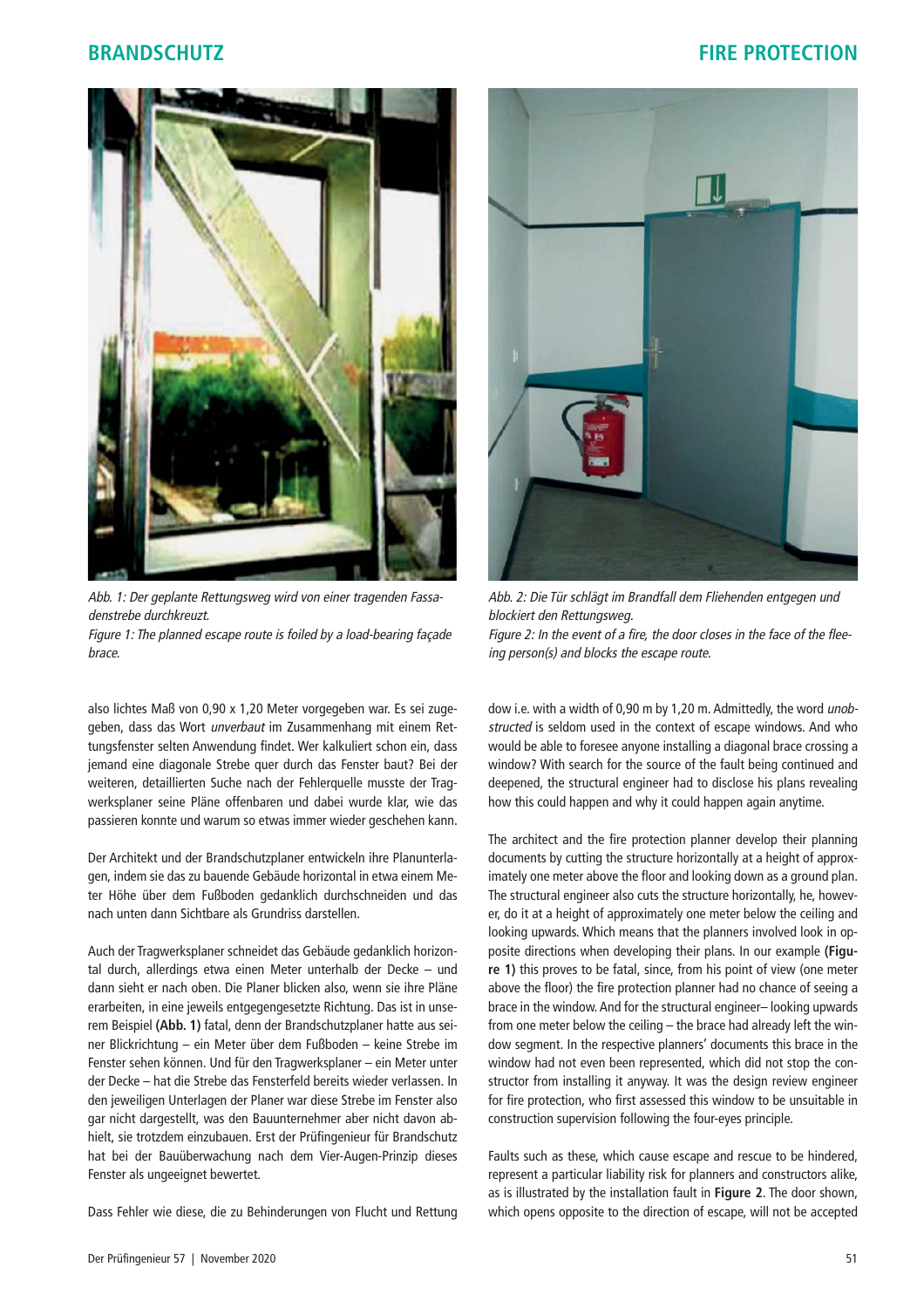

Abb. 3: Die Entscheidung für oder gegen eine Alternative für die Flucht vor dem Feuer kann wertvolle Zeit kosten. Figure 3: Having to decide between alternatives when fleeing from a fire can cost valuable time.

führen, ein besonderes Haftungsrisiko für die Planenden und Bauenden darstellen, soll der Einbaufehler in **Abb. 2** verdeutlichen. Die dort gegen die Fluchtrichtung aufschlagende Tür findet in dieser Einbausituation keine öffentlich-rechtliche und auch keine privatrechtliche Akzeptanz. Sie versperrt den Flüchtenden den Durchgang derart, dass in this installation situation under neither public nor private laws. It blocks the way for a fleeing person in such a way as to likely cause jams, blockage or hindrance even for very low numbers of fleeing people. Given this, not even the fire extinguisher to the left of the door will help. The reasons are obvious, when one tries to imagine one's own flight behaviour. As a rule, it is helpful to personify hazards when authentically visualizing the risks for the corresponding planning measures to be accepted.

**Figure 3**, shows a fault consistently occuring: two escape routes leading in different directions. If, in the event of a fire, the fleeing person has to decide which of the two indicated escape routes to follow, then a decision-making process is provoked that may take valuable time and may even cause a dangerous jam in front of the door, especially if the people fleeing, of have to also decide which of the two escape routes might be the fastest or perhaps wonder where they have parked the car, etc. – Incidentally, in an emergency, most people instinctively leave a building the way they have entered it.

On principle, escape route signs in buildings shall therefore always:

- show only one symbol for the escape route from every point of view; and
- indicate the shortest escape route.

However, if a rope ladder is the last escape resort (**Figure 4a** and **Figure 4b**), then the design review engineer for fire protection shall intervene instantly. For getting to safety that escape route is utterly unsuitable  $-$  so much so, in fact, that it is not allowed to be permitted! Why is that? Because such a rope ladder, which, depending on its length, can be quite heavy, has to first be heaved over the railing or balustrade, and necessarily without getting entangled, before it can



Abb. 4a: Eine Strickleiter kann der Prüfingenieur … Figure 4a: Under no circumstance can a rope ladder be accepted …



Abb. 4b: … als Rettungsweg in keinem Fall zulassen. Figure 4b: … as an escape route by the design review engineer.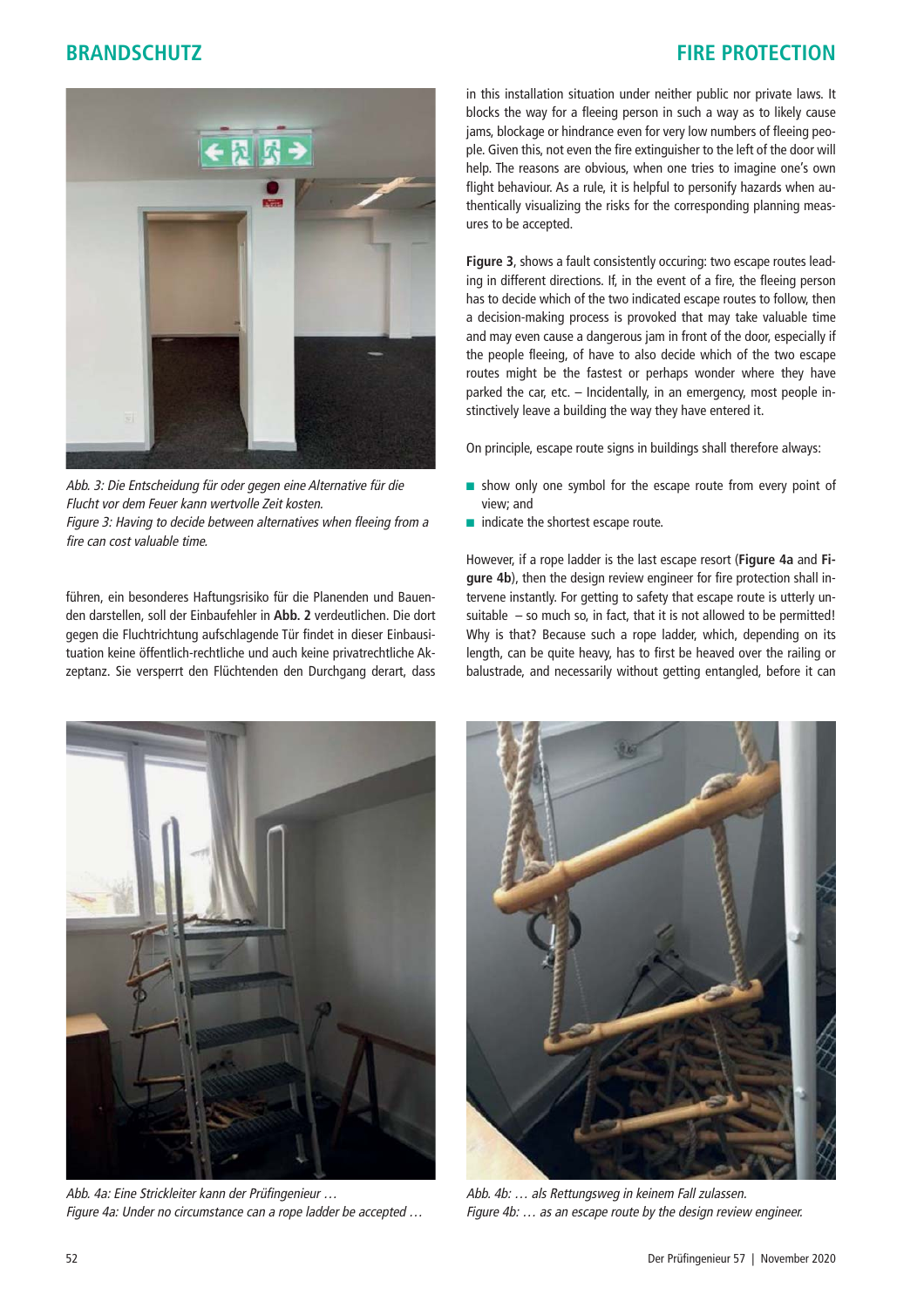

Abb. 5a: Ein Notausstieg, der in einen Lichtschacht führt, oder … Figure 5a: An emergency hatch leading into a lightwell or …

selbst bei einer sehr geringen Zahl von Flüchtenden ein Stau, eine Blockade, eine Behinderung entstehen können. Da rettet auch der Feuerlöscher links neben der Tür nichts. Die Gründe sind offensichtlich, wenn man sich sein eigenes Fluchtverhalten vorstellt. Überhaupt ist die Personifizierung von Gefahren hilfreich bei der authentischen Veranschaulichung von Risiken und für die Akzeptanz entsprechender planerischer Maßnahmen.

Auch **Abb. 3** zeigt einen immer wiederkehrenden Fehler: zwei Rettungswegzeichen weisen in verschiedene Richtungen. Wenn der Fliehende im Brandfall erst entscheiden muss, welchem der beiden angezeigten Fluchtmöglichkeiten er folgen soll, wird ein Entscheidungsprozess provoziert, der wertvolle Zeit kosten und sogar zu einem gefährlichen Stau vor der Tür führen kann – vor allem auch dann, wenn der Fliehende zudem überlegen und sich zum Beispiel fragen muss, welcher der beiden Rettungswege wohl der schnellere sein könnte oder wo er sein Auto geparkt hat. – Instinktiv übrigens verlässt man im Notfall ein Gebäude meistens so, wie man es betreten hat.

Die Beschilderung von Rettungswegen im Gebäude soll daher grundsätzlich

- von jeder Stelle aus immer nur ein einziges Rettungswegzeichen erkennen lassen und
- den jeweils kürzesten Rettungsweg ausweisen.

Wenn die letzte Hoffnung aber eine Strickleiter ist (**Abb. 4a** und **Abb. 4b**), dann muss der Prüfingenieur für Brandschutz sofort einschreiten. Um sich in Sicherheit zu bringen, ist ein solcher Rettungsweg nämlich vollkommen ungeeignet, sodass dieser auch nicht genehmigt werden darf! Warum nicht? Weil eine solche, je nach ihrer Länge durchaus recht gewichtige Leiter, erst einmal, bevor sie benutzt werden kann, über die Brüstung gehoben werden muss und weil sie sich dabei auf keinen Fall verknoten darf. Außerdem muss der Fliehende sehr viel Körperspannung aufbauen, um eine solche Strickleiter als Fluchtweg benutzen zu können. Wer keine Kraft hat, beispielsweise alte oder ganz junge Menschen, kann auf einer solchen Strickleiter nicht nach unten klettern! Nur wer eine solche Leiter schon einmal benutzt hat, der weiß, dass sehr viel Kraft und einige Körperbeherrschung nötig sind, um sie als Fluchtweg sicher nutzen zu können.



Abb. 5b: … ein fest vergitterter Notausgang sind generell nicht akzeptabel. Figure 5b: … a grated emergency exit – both are, as a rule, inacceptable.

actually be used. In addition to that, the fleeing person has to build up a lot of muscular tension to be able to use a rope ladder for escape. Persons with little or no bodily strength, such as elderly people or the very young, are simply unable to climb down a rope ladder! Only those who have already used such a ladder, know that a great deal of strength plus a certain degree of body control is needed to be able to use them safely as an escape route.

Escape routes whose usability by means of a full-width handle cannot always be ensured, for which an example is shown in **Figure 5a** and **Figure 5b**, shall generally – and for obvious reasons – be rejected by the design review engineer for fire protection. Even emergency hatches leading into a lightwell, which cannot be used in an upright position and only with considerable exertion (Figure 5a), or grated emergency exits which may prove to be hazardous in the event of a fire **(Figure 5b)**, are, as a rule, inacceptable.

# **3 Structural Fire Protection**

In the subject of structural safety the design review engineer has also encounter faults, the consequences of which may be catastrophic since, in the event of fire, total structural failure is hardly to be expected in the age of concrete. A frequently encountered fault would be bracing a fire wall via the roof structure or a framework, which is impermissible (according to DIN 4102-4:2016-05) if these structures themselves are not fire resistant **(Figure 6a)**.

Impermissible constructions such as these consistently occuring particularly in the design and construction of industrial buildings. This is due to neglection of the fact that the fire wall is tested for its impact strength in accordance with the method described in DIN 4102, Part 3. When using this method **(Figure 7)**, the impact energy for the additional mechanical load required in accordance with Article 30(3) of the Model Building Regulation (MBO) is generated by the oscillating movement of a test bag with a mass of 200 kilograms falling from a height of two metres. In order for this impact load to be taken up in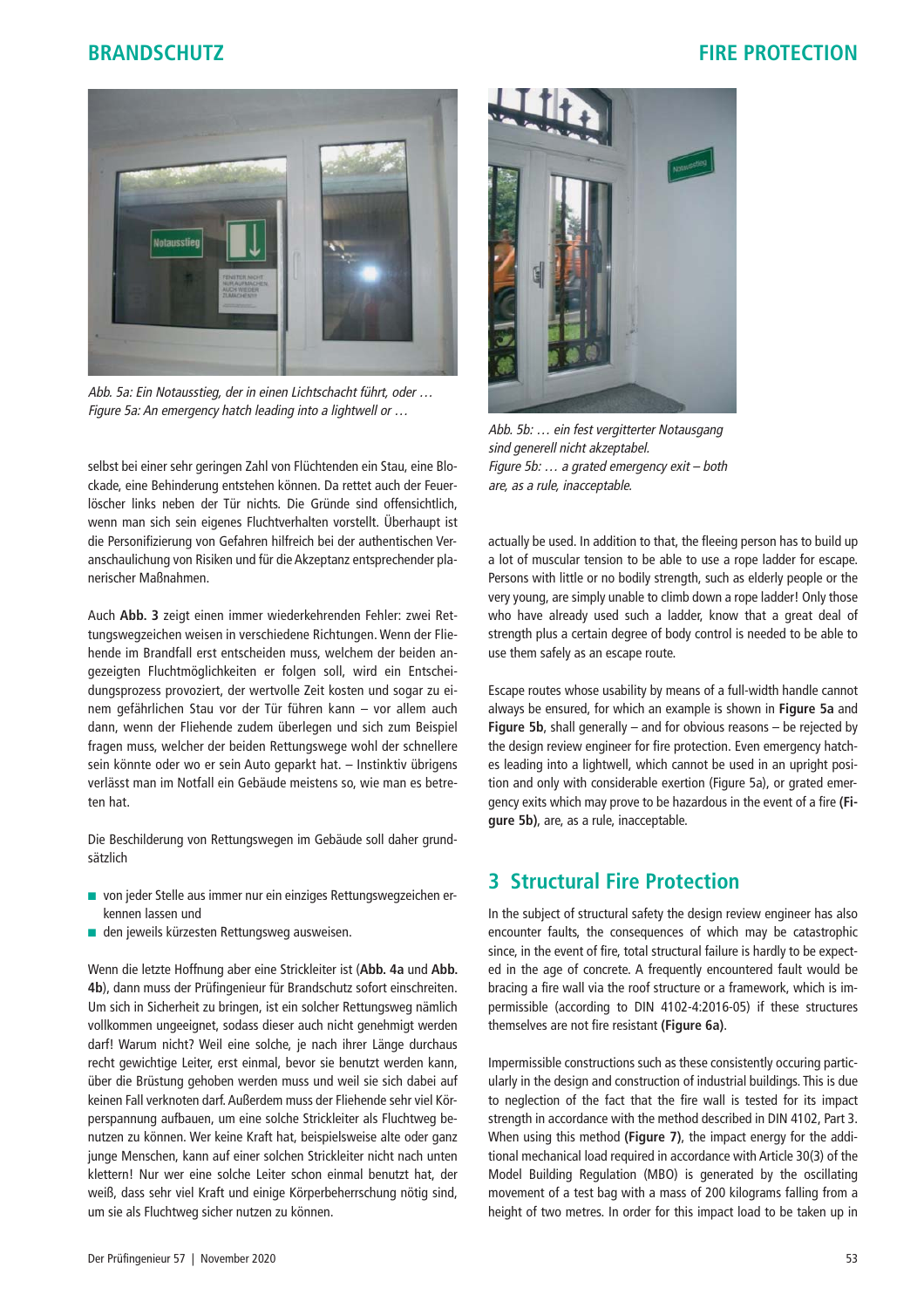

Abb. 6a: Diese Aussteifung der Brandwand durch brandschutztechnisch ungeschützte Bauteile ist unzulässig, weil sie in Verbindung … Figure 6a: This bracing of the fire wall by components without fire protection is impermissible, because, when used in conjunction …



Abb. 6b: … mit brandschutztechnisch ungeschützten Tragteilen vor allem für die Aussteifung einer Brandwand gefährlich werden kann. Figure 6b: … with structural parts without fire protection, it can become hazardous especially for the bracing of a fire wall.

Rettungswege, deren Benutzung mit einem Griff in voller Breite nicht jederzeit gewährleistet werden kann, wie sie in den **Abb. 5a** und **Abb. 5b** beispielhaft zu sehen sind, solche Rettungswege sind vom Prüfingenieur für Brandschutz in der Regel abzulehnen.

Die Gründe liegen auf der Hand. Auch ein Notausstieg, der in einen Lichtschacht führt, den man nicht aufrecht und nur mit erheblicher Kraftanstrengung benutzen kann **(Abb. 5a)**, oder ein fest vergitterter Notausgang, der im Brandfall eine Gefahr darstellen kann **(Abb. 5b)**, sind für den Prüfingenieur für Brandschutz generell nicht akzeptabel.



Abb. 7: Prüfaufbau der Stoßbeanspruchung nach DIN 4102-3:1977-06 Figure 7: Test setup for impact tests as specified in DIN 4102-3:1977-06

the centre of the wall in a cost-saving manner, the fire wall is in most cases braced by using adjacent building elements, which suggests itself but can be dangerous in the case of structural parts without fire protection **(Figure 6b)**. This applies in particular to the bracing of a fire wall, whose functioning is important especially when fighting the fire from the inside is no longer possible and where the hazard of fire propagation beyond said fire wall is limited by its integrity.

# **4 Finishing**

One discipline brimming with faults is dry construction. There are few other disciplines in construction where deficiencies are as severe (**Figure 8a, 8b, 8c)**. In dry construction the design review engineer for fire protection will frequently find poorly applied or, in the first panelling, even missing body fillers for joints or for screw, clamp, and nail heads. This picture of deficiencies is completed by insufficient drywall connections to adjacent building elements. It is not uncommon to leave out separating and sealing strips or to even omit the steel sheet profiles **(Figure 9a)**.

The insulating layer between gypsum cardboard fire protection plates (ge: GKF-Platten), too, shall, according to DIN 4102-4:2016-05, Clause 10.2.4 (2), be secured against falling out by means of bevelled fitting. This means that the insulation shall, instead of simply being put loosely between the posts or girts during installation, be compressed to about ten millimetres, i.e. it has to be installed by pressing. Speaking of connections: The following fault is also often found on construction sites. A non-load bearing fire-resistant wall is connected to a solid floor **(Figure 9a)** by simply filling the joint, which has a width of about five centimetres and is thus too wide, more or less tightly with mineral wool (sadly without really clogging it). One look at **Figure 9b** renders words superfluous.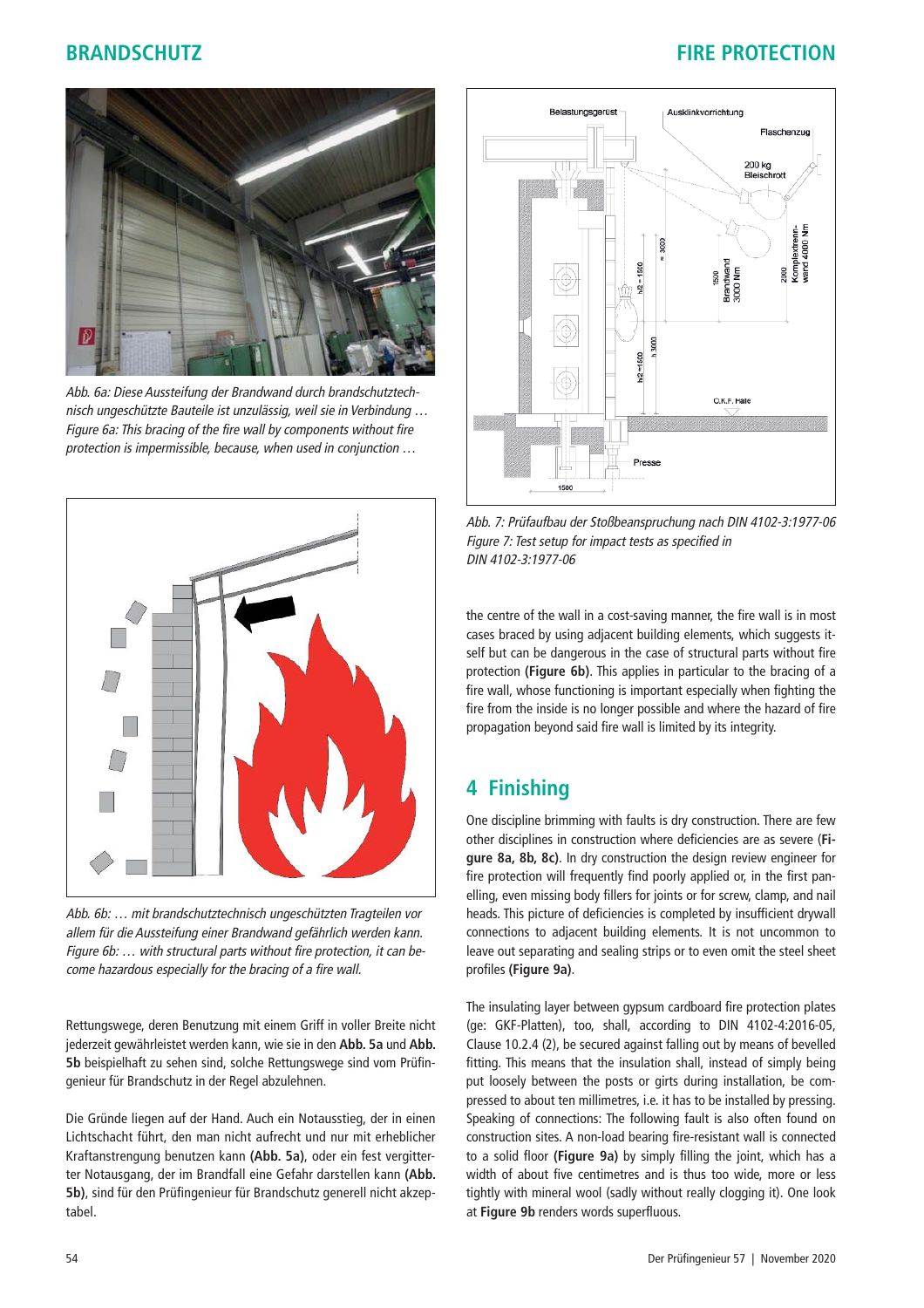# **3 Konstruktiver Brandschutz**

Auch im Bereich der Tragwerkssicherheit begegnen der Prüfingenieurin oder dem Prüfingenieur immer wieder Fehler, deren Auswirkungen sich im Brandfall katastrophal auswirken können, da im Betonzeitalter mit einem Tragverlust im Brandfall kaum zu rechnen ist. Einen häufigen Fehler stellt die Aussteifung einer Brandwand über die Dachkonstruktion oder über eine Rahmenkonstruktion dar, was dann (nach DIN 4102-4:2016-05) unzulässig ist, wenn diese selbst keinen Feuerwiderstand haben **(Abb. 6a)**.

Gerade im Industriebau werden solche unzulässigen Ausführungen immer wieder festgestellt. Dabei wird vernachlässigt, dass die Prüfung der Widerstandsfähigkeit der Brandwand gegen Stoßbeanspruchung nach dem in DIN 4102, Teil 3, beschriebenen Verfahren erfolgt. In diesem Verfahren **(Abb. 7)** wird die erforderliche Stoßenergie für die zusätzliche mechanische Beanspruchung nach Paragraf 30 (3) der Musterbauordnung (MBO) durch eine schwingende Fallbewegung eines Prüfsacks von 200 Kilogramm Gewicht aus einer Fallhöhe von zwei Metern erzeugt. Um diese Stoßbeanspruchung in Wandmitte kostensparend aufzunehmen, erfolgt die Aussteifung der Brandwand meistens über benachbarte Bauteile, was naheliegend ist, im Falle von brandschutztechnisch ungeschützten Tragteilen aber gefährlich sein kann **(Abb. 6b)**. Das gilt insbesondere für die Aussteifung einer Brandwand, deren Funktionsfähigkeit genau dann von Bedeutung ist, wenn keine Brandbekämpfung mehr im Inneren möglich ist und wenn sich die Gefahr der Brandausbreitung über jene Brandwand hinweg an deren Raumabschluss bemisst.

#### **4 Ausbau**

Ein üppig mit Ausführungsfehlern gespicktes Gewerk ist der Trockenbau. In kaum einem anderen Baubereich sind die Unzulänglichkeiten so gravierend wie hier **(Abb. 8a, 8b, 8c)**. Im Trockenbau stellt der Prüfingenieur für Brandschutz immer wieder eine mangelhafte oder in der ersten Beplankungslage fehlende Verspachtelung der Fugen oder der Schrauben-, Klammer- und Nagelköpfe fest. Erweitert wird dieses Mangelbild von unzureichenden Trockenbauanschlüssen an die benachbarten Bauteile. Gern wird auf Trenn- und Dichtungsstreifen oder ganz auf die Stahlblechprofile verzichtet **(Abb. 9a)**.

Auch die Dämmschicht zwischen GKF-Platten muss nach DIN 4102- 4:2016-05, Kap. 10.2.4 (2) durch flankenförmiges Einpassen gegen Herausfallen gesichert sein. Das bedeutet, dass die Dämmung beim Einbau nicht einfach nur lose zwischen die Ständer oder Riegel gestellt werden darf, sondern dass sie bis etwa zehn Millimeter gestaucht, also press eingebaut werden muss.

Apropos Anschlüsse: Auch der folgende Fehler ist auf der Baustelle häufig anzutreffen: Eine nichttragende, feuerbeständige Wand wird an die Massivdecke angeschlossen **(Abb. 9a)**, indem die circa fünf Zentimeter breite (und damit zu breite) Fuge einfach mit Mineralwolle mehr oder weniger dicht verfüllt (aber leider nicht verstopft) wird. Ein Blick auf **Abb. 9b** macht jedes weitere Wort überflüssig.

Eine Herausforderung auf der Baustelle ist für den Prüfingenieur für Brandschutz die Kombination von Feuerschutzplatten aus Gipskarton mit anderen Baustoffen, die den Brandschutz sichern sollen. So muss nicht selten im Bestand ein Stahlunterzug, der eine Holzbalkenkonstruktion trägt, durch eine Stahl- oder eine Gussstütze abgefangen

One challenge for the design review engineer for fire protection on site is the combination of fire protection plates made of gypsum carton with other construction materials intended to ensure fire protection. In existing buildings, for instance, steel girders supporting a timber structure quite frequently need to be strutted by steel or cast-iron posts **(Figure 10a)**. As structural or bracing components they all have to meet



Abb. 8a: Trockembaufehler: fehlende Trennstreifen … Figure 8a: Dry construction faults: missing separating strips, …



Abb. 8b: … fehlende Verspachtelung … Figure 8b: … missing body filler, …



Abb. 8c: … fehlende CE-Profile Figure 8c: … missing CE profiles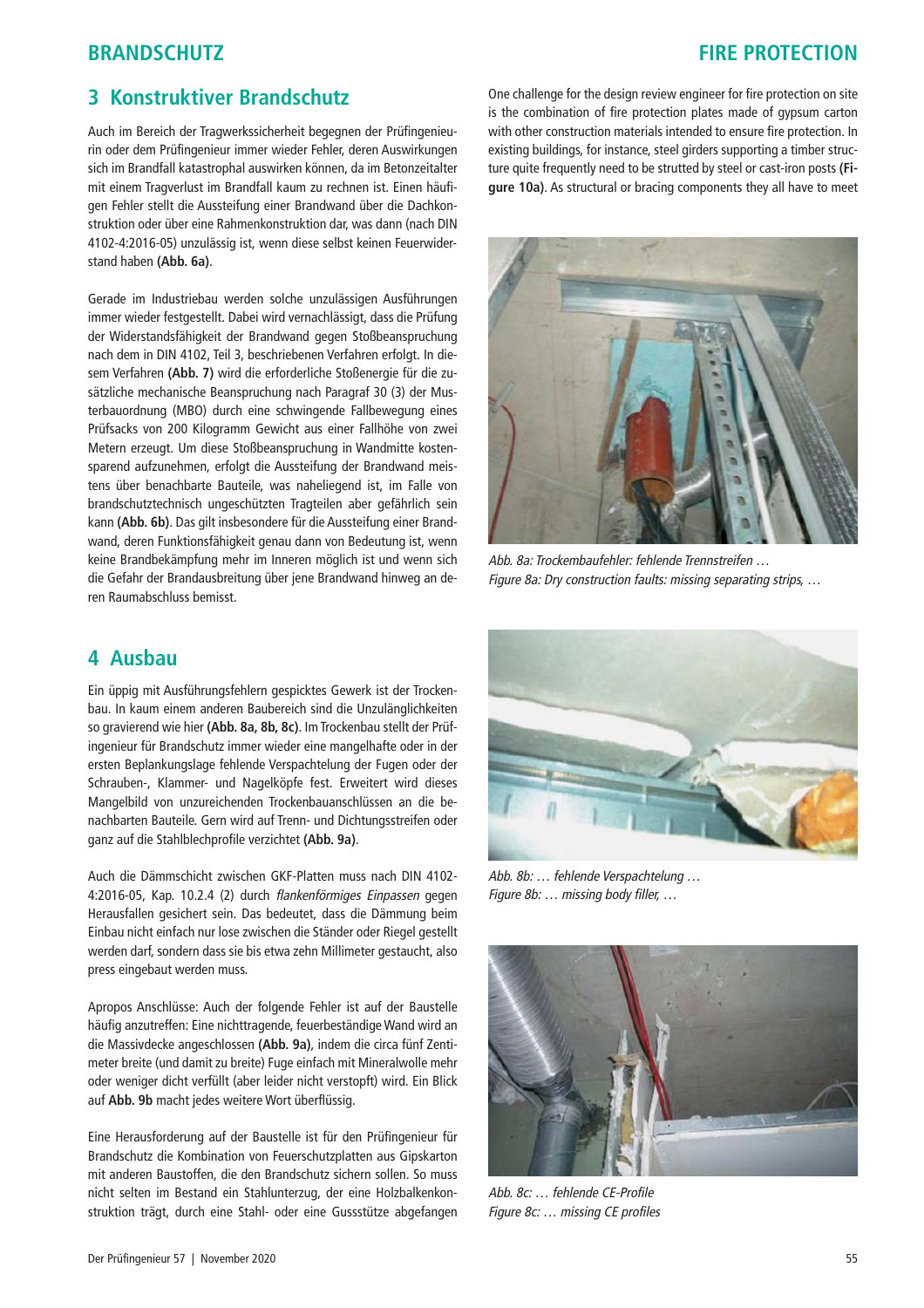

Abb. 9a: Unzureichender Deckenanschluss einer nichttragenden F90- **Wand** 

Figure 9a: Insufficient floor connection of a non-load bearing F90 wall





Figure 9b: Correct floor connection in accordance with DIN 4102-4:2016-05 (Clause 9.8.2, Figure 9.1)

werden **(Abb. 10a)**. Sie haben als tragende oder aussteifende Bauteile allesamt Feuerwiderstandsanforderungen zu erfüllen. In einem solchen Fall muss der Prüfingenieur für Brandschutz mit dem Prüfingenieur für Standsicherheit eng zusammenarbeiten.

Die Einbaubedingungen des jeweiligen Schutzproduktes einzuhalten und mit dem benachbarten Bauteil abzugleichen, ist eine fast unlösbare Aufgabe. Die Prüfingenieure bewegen ich dabei im Bereich der Abweichungen von Zulassungen oder Prüfzeugnissen für ungeregelte Bauprodukte beziehungsweise von technischen Normen für geregelte Bauprodukte **(Abb. 10b)**; sie können erfahrungsgemäß nur im Einzelfall vor Ort und direkt mit den Beteiligten geklärt werden können.

### **5 Trennwände und Fugen**

Auch bei dem vom Prüfingenieur für Brandschutz auf der Baustelle entdeckten Fehler in **Abb. 11a** und **Abb. 11b** waren die Schuldigen schnell gefunden: es war der Maurer in Absprache mit dem Elektriker. Der Elektriker bat den Maurer um ein "Loch" von 30 mal 50 Zentimeter in der Wohnungstrennwand **(Abb. 11a)**, in das er dann diesseits der Wand den einen und jenseits der Wand den anderen Elektrounterverteiler einbaute. Beide Verteiler arretierte er mit etwas Bauschaum



Abb. 10a: Feuerschutz für Holz, Stahl und Gusseisen durch Trockenbau und Dämmschichtbildner (DSB) Figure 10a: Fire protection for wood, steel, and cast iron by dry walling and intumescent (ge: Dämmschichtbildner, DSB)



Abb. 10.b: Detail eines Anschlusspunktes aus Holz, Stahl, Guss, geschützt durch Trockenbau und DSB Figure 10.b: Detail of a connection point made of wood, steel, cast

iron and protected by dry walling and DSB

fire resistance requirements. In such a case, the design review engineer for fire protection shall closely co-operate with the design review engineer for structural stability.

To meet all the installation conditions for the respective protection product and adjust them to those of the adjacent building element is a near-Herculean task. In this context design review engineers act in the range of deviations from approvals or test certificates for unregulated construction products or from technical standards for regulated con-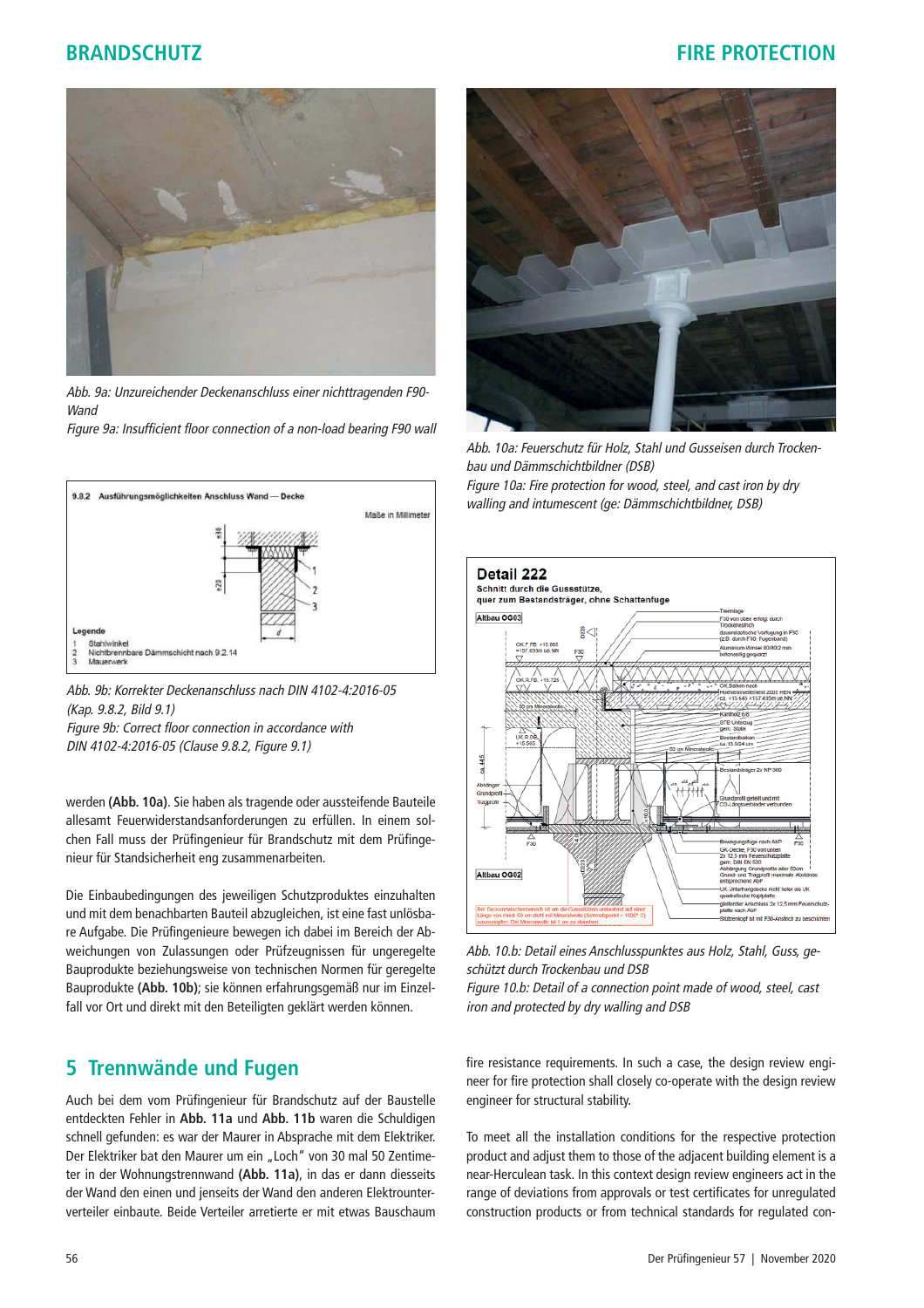

Abb. 11a: Schnitt durch die Wohnungstrennwand im Bereich von Elektrokästen, … Figure 11a: Cross-

section of the party wall segment including the electrical distributors …



Manchmal hilft auch die Sonne bei der Bauabnahme und zeigt dem Prüfingenieur für Brandschutz Fehler ohne Worte. In **Abb. 12** blitzt sie während der Baubegehung durch die Fugen in der Brandwand Sofort war nicht nur der Prüfingenieurin für Brandschutz klar, dass hier ein ordnungsgemäßer Raumabschluss nicht gegeben sein konnte.



Abb. 12: Der durch die Brandwand blitzende Sonnenstrahl entlang der Fugen im Sturzbereich des EI90 Tores verhinderte die mängelfreie Endabnahme.

Figure 12: The sun beam peering through the fire wall along the joints in the area of the lintel of the EI90 gate precluded final acceptance as free of deficiencies.



Abb. 11b: … die ein erhebliches Brand-, Schall- und Wärmschutzproblem darstellen.

Figure 11b: … which present a serious problem with regard to fire protection as well as sound and thermal insulation.

struction products, respectively **(Figure 10b)**, and experience shows that they can only be clarified onsite, in direct contact with the parties involved on a case-by-case basis.

# **5 Partitions and Joints**

The culprits responsible for the fault detected by the design review engineer for fire protection on the construction site and shown in **Figure 11a** and **Figure 11b** were found out soon enough: the mason who had an arrangement with the electrician. The electrician had asked the mason for a hole of 30 cm by 50 cm to be made in the party wall **(Figure 11a)** into which he then installed the one electrical distributor this side of the wall and the second distributor on the other. He would then fixate both distributors with a little construction foam and deftly hide the joints by papering — et voilà **(Figure 11b)**! Constructions such as this are problematic and inacceptable not only with regard to fire protection but also for reasons of sound and thermal insulation.

Sometimes the sun will lend a hand during the final acceptance of construction works and show us faults without words. As can be seen in **Figure 12**, it glanced through the joints in the fire wall when the site was inspected. It was instantly clear, and not only to the design review engineer for fire protection, that integrity had not properly been taken care of.

# **BRANDSCHUTZ FIRE PROTECTION**